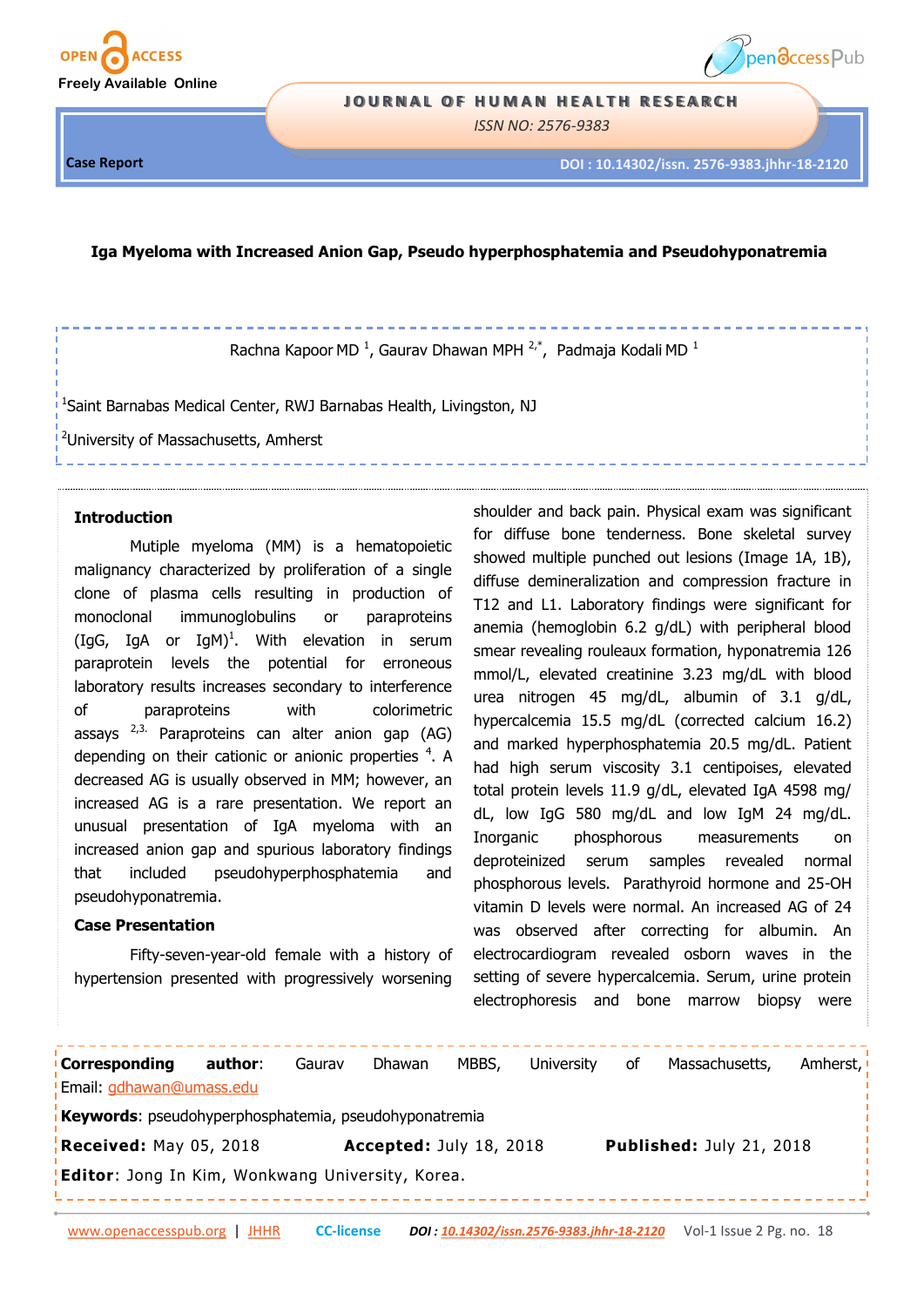





IMAGE 1 (A): Multiple focal and diffuse small lucencies throughout the right upper femurs (most prominent marked with an arrow). IMAGE 1 (B): Multiple lucencies throughout left humerus with a destructive large lesion in the upper third region.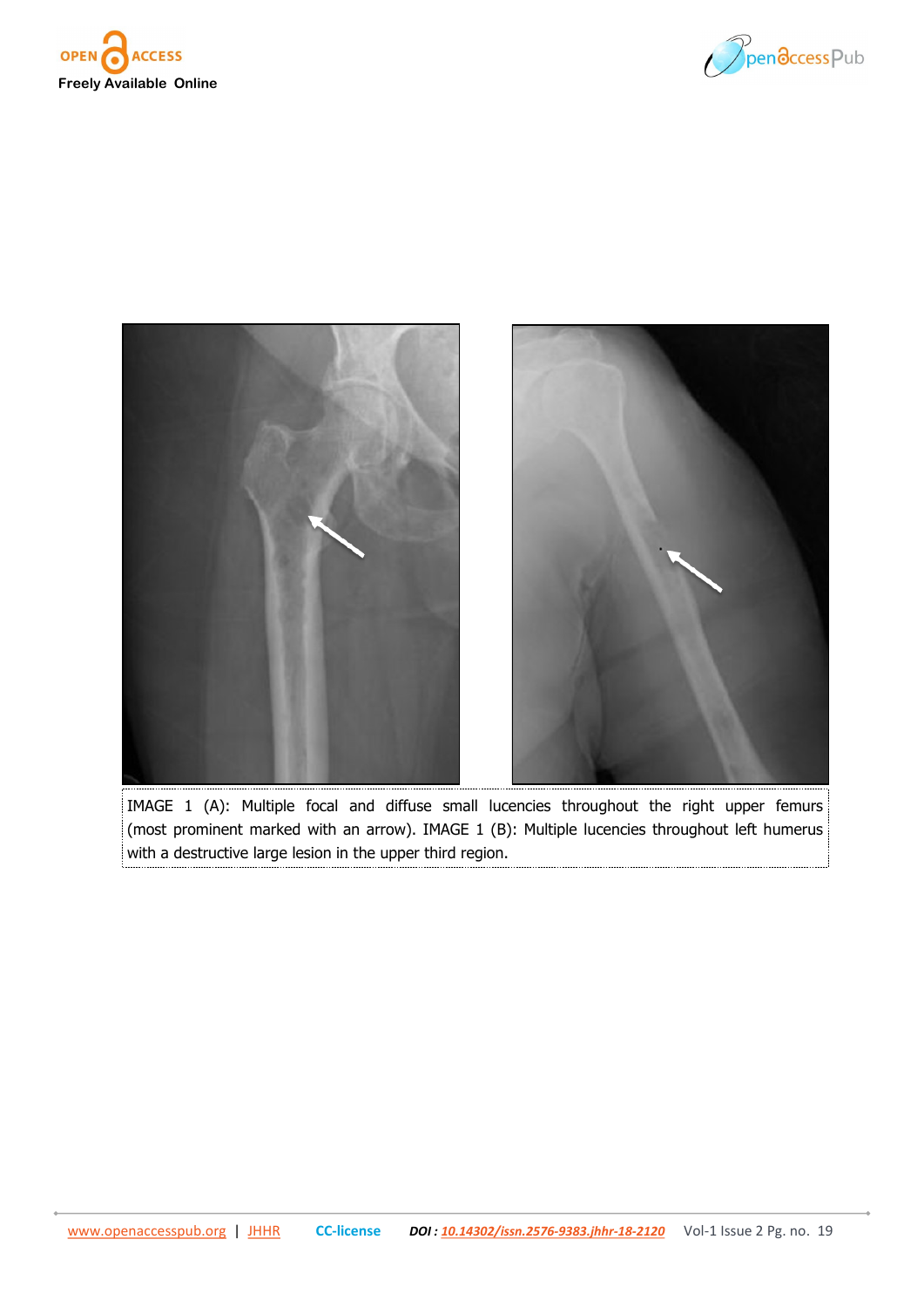



performed, and she was diagnosed as IgA kappa type mutiple myeloma. MRI spine revealed rostrocaudal cord edema spanning T10-T12 secondary to significant cord compression requiring emergent intravenous steroids (Image 2). Patient was managed with intravenous fluids and pamidronate for hypercalcemia. Due to refractory nature of hypercalcemia patient required urgent hemodialysis.

## **Discussion**

Anion gap gets significantly altered depending on type of MM <sup>5</sup>. Low AG is commonly observed in IgG myeloma due to its cationic property <sup>5</sup>. In contrast, IgA myeloma can have an increased or a

normal AG attributed to its anionic property <sup>5</sup>. Pseudohyperphosphatemia, not a widely known phenomenon, can result from laboratory error  $2,3$ . Paraproteinemias can also result in pseudohyponatremia due to the reduction in the plasma water fraction secondary to increased total protein concentration. Our case not only demonstrates an unusual presentation of MM with increased AG but also highlights the importance of recognizing paraproteinemias as a potential source of discrepant laboratory results before instituting inappropriate investigation and therapy for hyperphosphatemia or hyponatremia.



IMAGE 2. Several pathologic compression and burst fractures throughout the spine. Ventral cord indentation at T1, T8 and T11. Rostrocaudal cord edema spanning T10-T12 secondary to more significant cord compression. Bulky left paraspinal osseous/extraosseous disease at T8 (arrow) causing potential impingement.